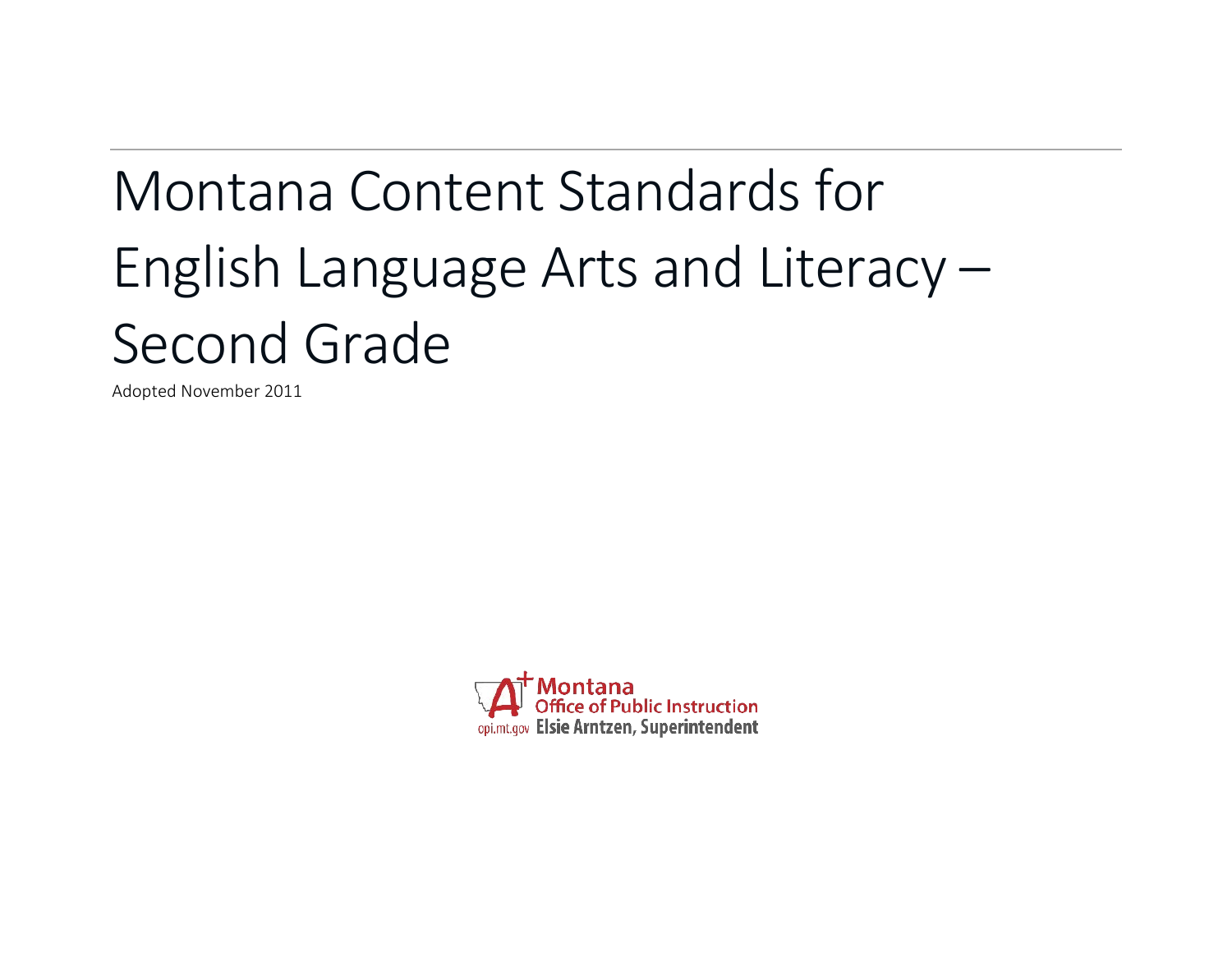## Contents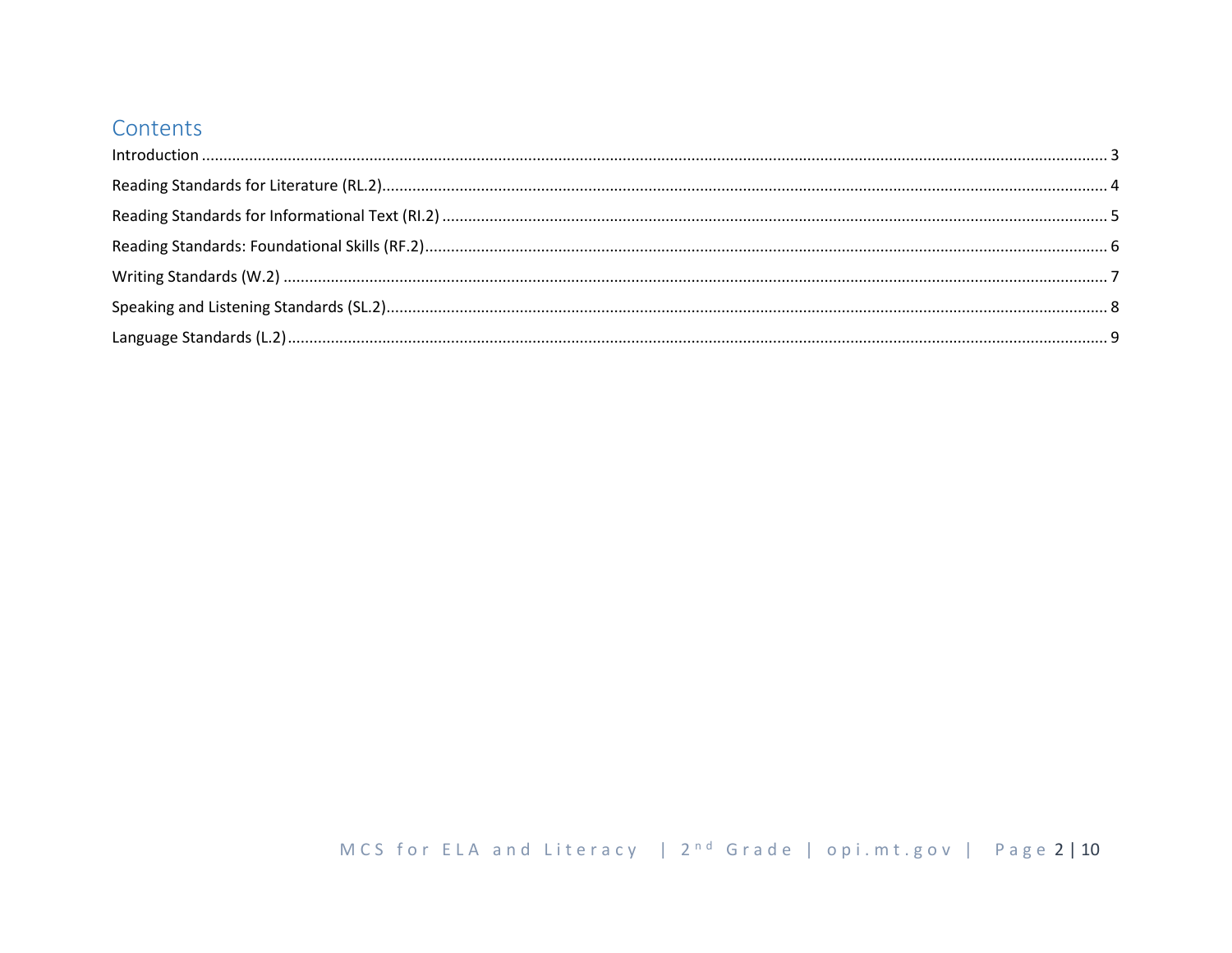## <span id="page-2-0"></span>Introduction

This guide outlines the Montana Content Standards for 2<sup>nd</sup> grade students in English Language Arts. This is a grade-specific look at the standards. A grade-by-grade level progression is available in a separate document, *Montana Content Standards for English Language Arts and Literacy*.

Adopted in November 2011, the standards provide a framework for literacy not only in English Language Arts, but across content areas in history/social studies, science, and technical subjects. Just as students must learn literacy skills and conceptual understandings to be college and career ready, they must be able to read, write, speak, listen, and use language effectively in a variety of content areas. Students who meet the standards develop the skills in reading, writing, speaking, and listening that are the foundation for any creative and purposeful expression in language. This guide provides resources and guidance to educators as they align their curriculum to these standards. These standards reflect the constitutional mandate that all educators must provide instruction including the distinct and unique heritage and contemporary contributions of American Indians in a culturally responsive manner (See [IEFA; MCA 20-1-501 Article X;](http://www.opi.mt.gov/PDF/IndianEd/Resources/ArticleX_IEFA.pdf) resources; and materials).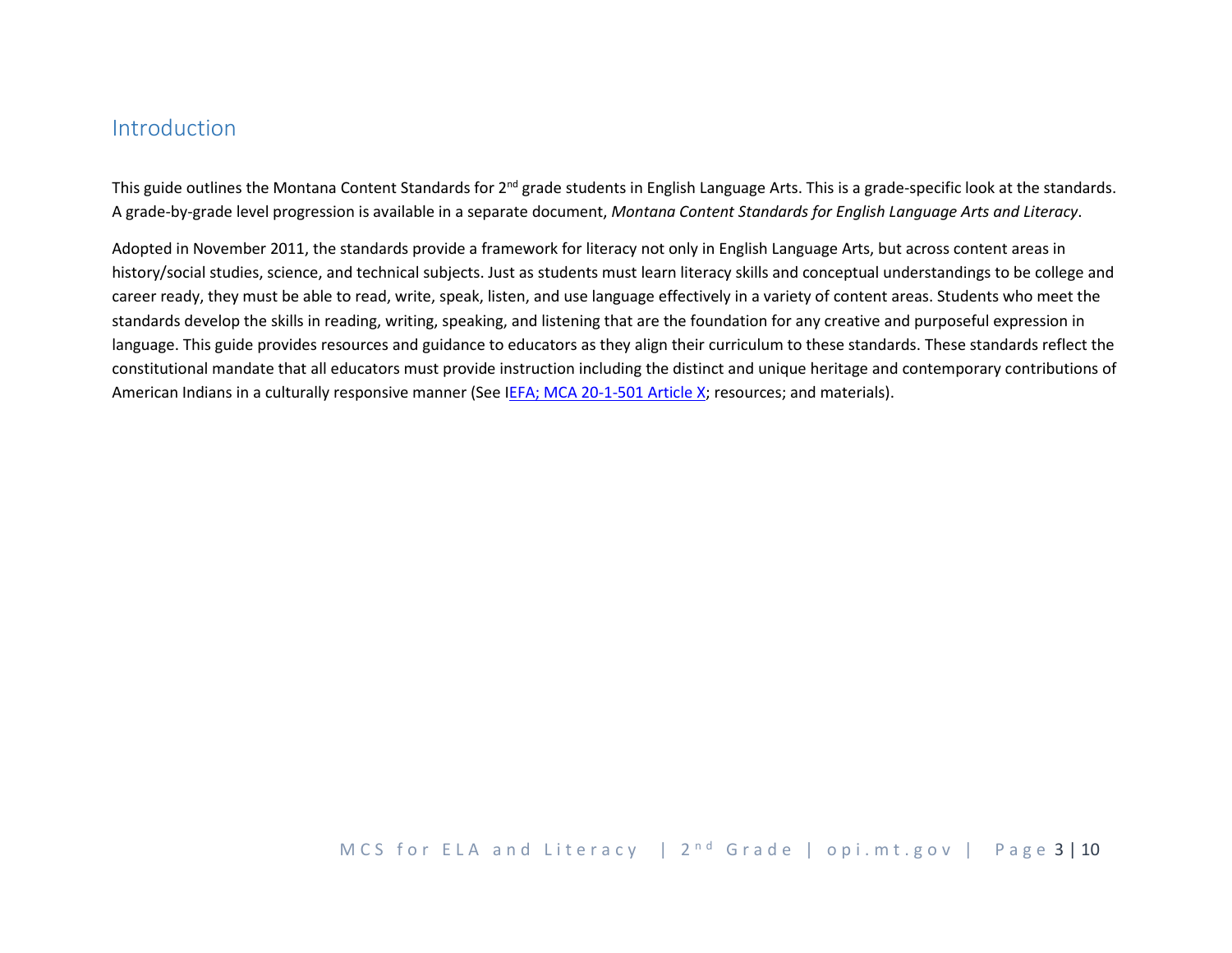# <span id="page-3-0"></span>Reading Standards for Literature (RL.2)

#### **Key Ideas and Details**

- RL.2.1 Ask and answer such questions as *who, what, where, when, why*, and *how* to demonstrate understanding of key details in a text.
- RL.2.2 Recount stories, including fables and folktales from diverse cultures, including American Indian stories, and determine their central message, lesson, or moral.
- RL.2.3 Describe how characters in a story respond to major events and challenges.

#### **Craft and Structure**

- RL.2.4 Describe how words and phrases (e.g., regular beats, alliteration, rhymes, repeated lines) supply rhythm and meaning in a story, poem, or song.
- RL.2.5 Describe the overall structure of a story, including American Indian stories, describing how the beginning introduces the story and the ending concludes the action.
- RL.2.6 Acknowledge differences in the points of view of characters, including by speaking in a different voice for each character when reading dialogue aloud.

#### **Integration of Knowledge and Ideas**

- RL.2.7 Use information gained from the illustrations and words in a print or digital text to demonstrate understanding of its characters, setting, or plot.
- RL.2.8 (Not applicable to literature)
- RL.2.9 Compare and contrast two or more versions of the same story (e.g., Cinderella stories) by different authors or from different cultures including American Indian authors or cultures.

#### **Range of Reading and Level of Text Complexity**

RL.2.10 By the end of the year, read and comprehend literature, including stories and poetry, in the grades 2–3 text complexity band proficiently, with scaffolding as needed at the high end of the range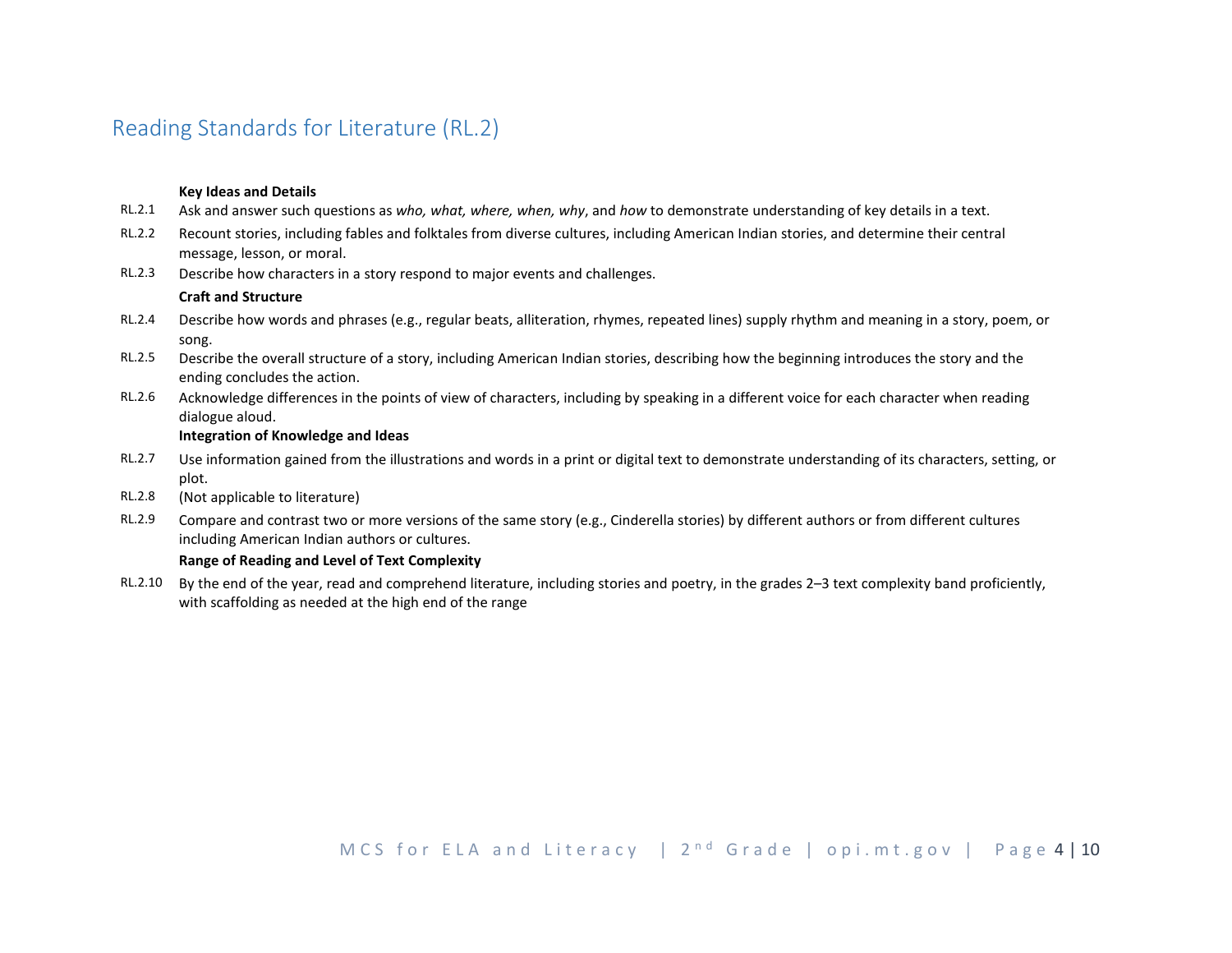# <span id="page-4-0"></span>Reading Standards for Informational Text (RI.2)

#### **Key Ideas and Details**

- RI.2.1 Ask and answer such questions as *who, what, where, when, why*, and *how* to demonstrate understanding of key details in a text.
- $R1.2.2$  Identify the main topic of a multi-paragraph text as well as the focus of specific paragraphs within the text.
- RI.2.3 Describe the connection between a series of historical events, scientific ideas or concepts, or steps in technical procedures in a text and include texts by and about American Indians.

#### **Craft and Structure**

- RI.2.4 Determine the meaning of words and phrases in a text relevant to a *grade 2 topic or subject area*. Recognize words and phrases with cultural significance to American Indians.
- RI.2.5 Know and use various text features (e.g., captions, bold print, subheadings, glossaries, indexes, electronic menus, icons) to locate key facts or information in a text efficiently.
- RI.2.6 Identify the main purpose of a text, including what the author wants to answer, explain, or describe.

#### **Integration of Knowledge and Ideas**

- RI.2.7 Explain how specific images (e.g., a diagram showing how a machine works) contribute to and clarify a text.
- RI.2.8 Describe how reasons support specific points the author makes in a text.
- RI.2.9 Compare and contrast the most important points presented by two texts on the same topic.

#### **Range of Reading and Level of Text Complexity**

RI.2.10 By the end of year, read and comprehend informational texts, including history/social studies, science, and technical texts, in the grades 2–3 text complexity band proficiently, with scaffolding as needed at the high end of the range.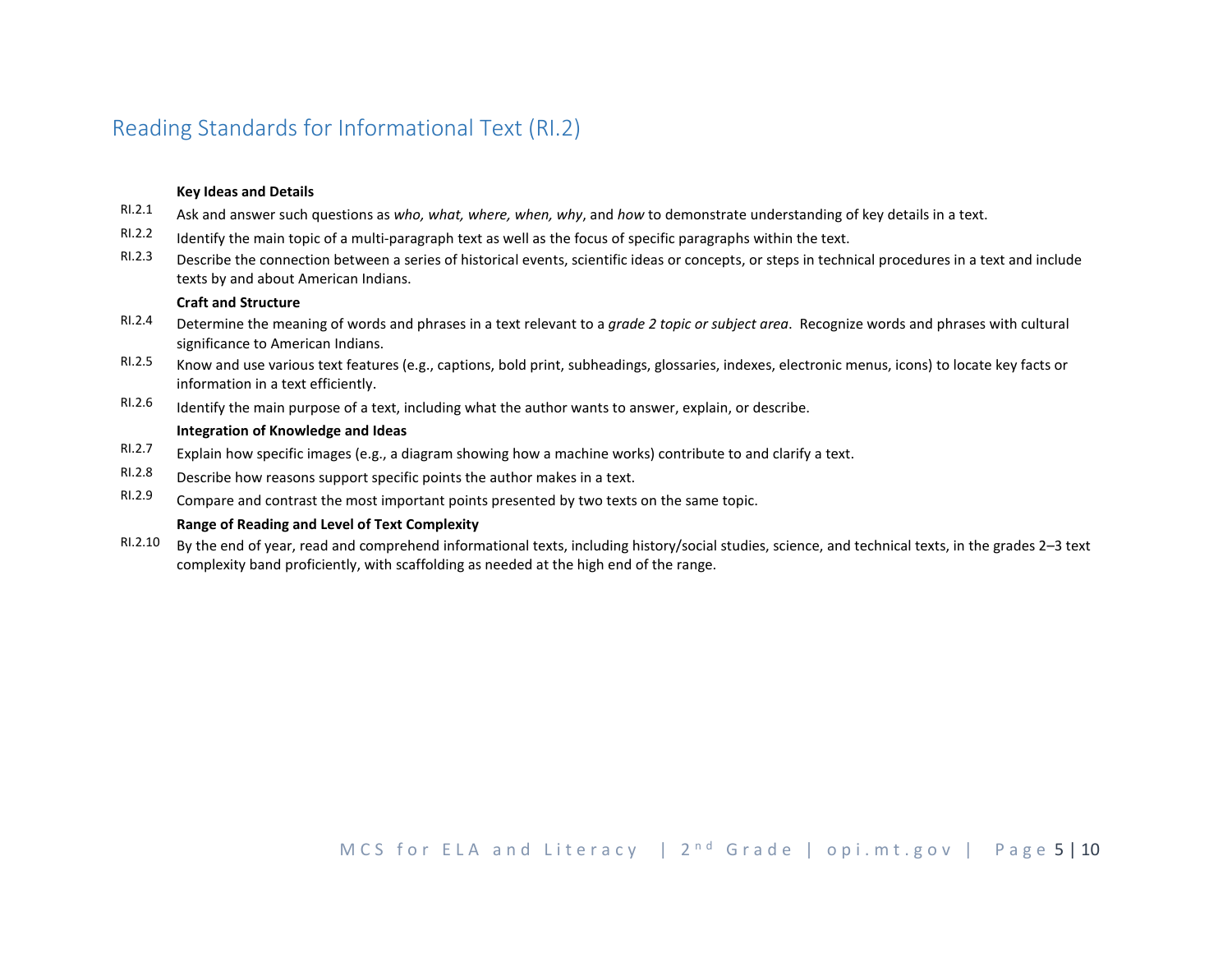## <span id="page-5-0"></span>Reading Standards: Foundational Skills (RF.2)

#### **Phonics and Word Recognition**

- RF.2.3 Know and apply grade-level phonics and word analysis skills in decoding words.
- RF.2.3.a Distinguish long and short vowels when reading regularly spelled one-syllable words.
- RF.2.3.b Know spelling-sound correspondences for additional common vowel teams.
- RF.2.3.c Decode regularly spelled two-syllable words with long vowels.
- RF.2.3.d Decode words with common prefixes and suffixes.
- RF.2.3.e Identify words with inconsistent but common spelling-sound correspondences.
- RF.2.3.f Recognize and read grade-appropriate irregularly spelled words.

#### **Fluency**

- RF.2.4 Read with sufficient accuracy and fluency to support comprehension.
- RF.2.4.a Read on-level text with purpose and understanding.
- RF.2.4.b Read on-level text orally with accuracy, appropriate rate, and expression on successive readings.
- RF.2.4.c Use context to confirm or self-correct word recognition and understanding, rereading as necessary.

## MCS for ELA and Literacy |  $2^{nd}$  Grade | opi.mt.gov | Page 6 | 10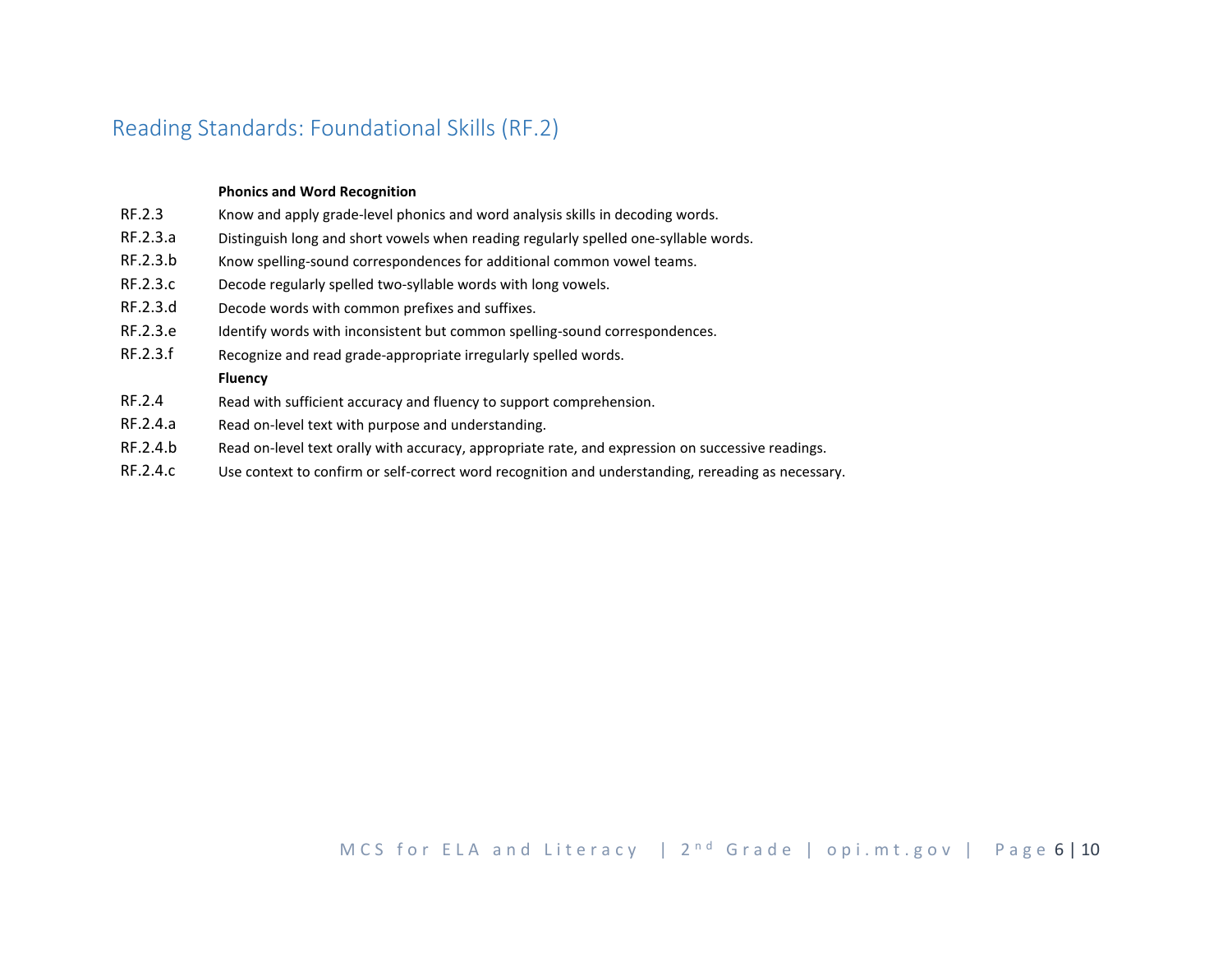## <span id="page-6-0"></span>Writing Standards (W.2)

#### **Text Types and Purposes**

- RW.2.1 Write opinion pieces in which they introduce the topic or book they are writing about, state an opinion, supply reasons that support the opinion, use linking words (e.g., *because, and, also*) to connect opinion and reasons, and provide a concluding statement or section.
- RW.2.2 Write informative/explanatory texts in which they introduce a topic, use facts and definitions to develop points, and provide a concluding statement or section.
- RW.2.3 Write narratives in which they recount a well-elaborated event or short sequence of events, include details to describe actions, thoughts, and feelings, use temporal words to signal event order, and provide a sense of closure.
- RW.2.4 Begins in grade 3

#### **Production and Distribution of Writing**

- RW.2.5 With guidance and support from adults and peers, focus on a topic and strengthen writing as needed by revising and editing.
- RW.2.6 With guidance and support from adults, use a variety of digital tools to produce and publish writing, including in collaboration with peers.

#### **Research to Build and Present Knowledge**

- RW.2.7 Participate in shared research and writing projects (e.g., read a number of books on a single topic to produce a report; record science observations) and include sources by and about American Indians.
- RW.2.8 Recall information from experiences or gather information from provided sources to answer a question and include sources by and about American Indians.
- RW.2.9 Begins in grade 4
- RW.2.10 Begins in grade 3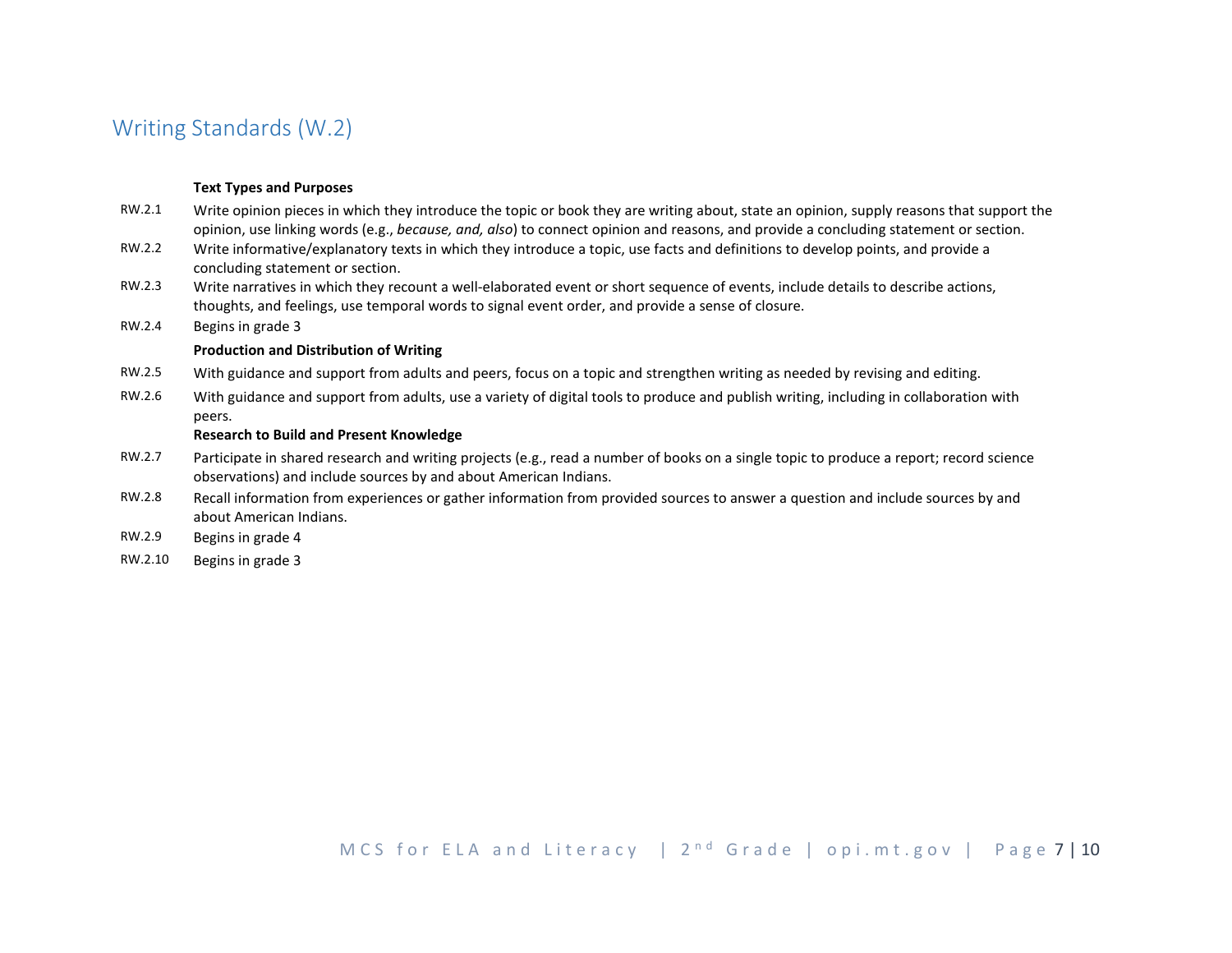# <span id="page-7-0"></span>Speaking and Listening Standards (SL.2)

#### **Comprehension and Collaboration**

- SL.2.1 Participate in collaborative conversations with diverse partners about *grade 2 topics and texts* with peers and adults in small and larger groups.
- SL.2.1.a Follow agreed-upon rules for discussions (e.g., gaining the floor in respectful ways, listening to others with care, speaking one at a time about the topics and texts under discussion).
- SL.2.1.b Build on others' talk in conversations by linking their comments to the remarks of others.
- SL.2.1.c Ask for clarification and further explanation as needed about the topics and texts under discussion.
- SL.2.2 Recount or describe key ideas or details from a text read aloud or information presented orally or through other media.
- SL.2.3 Ask and answer questions about what a speaker says in order to clarify comprehension, gather additional information, or deepen understanding of a topic or issue.

#### **Presentation of Knowledge and Ideas**

- SL.2.4 Tell a story or recount an experience with appropriate facts and relevant, descriptive details, speaking audibly in coherent sentences.
- SL.2.5 Create audio recordings of stories or poems; add drawings or other visual displays to stories or recounts of experiences when appropriate to clarify ideas, thoughts, and feelings.
- SL.2.6 Produce complete sentences when appropriate to task and situation in order to provide requested detail or clarification.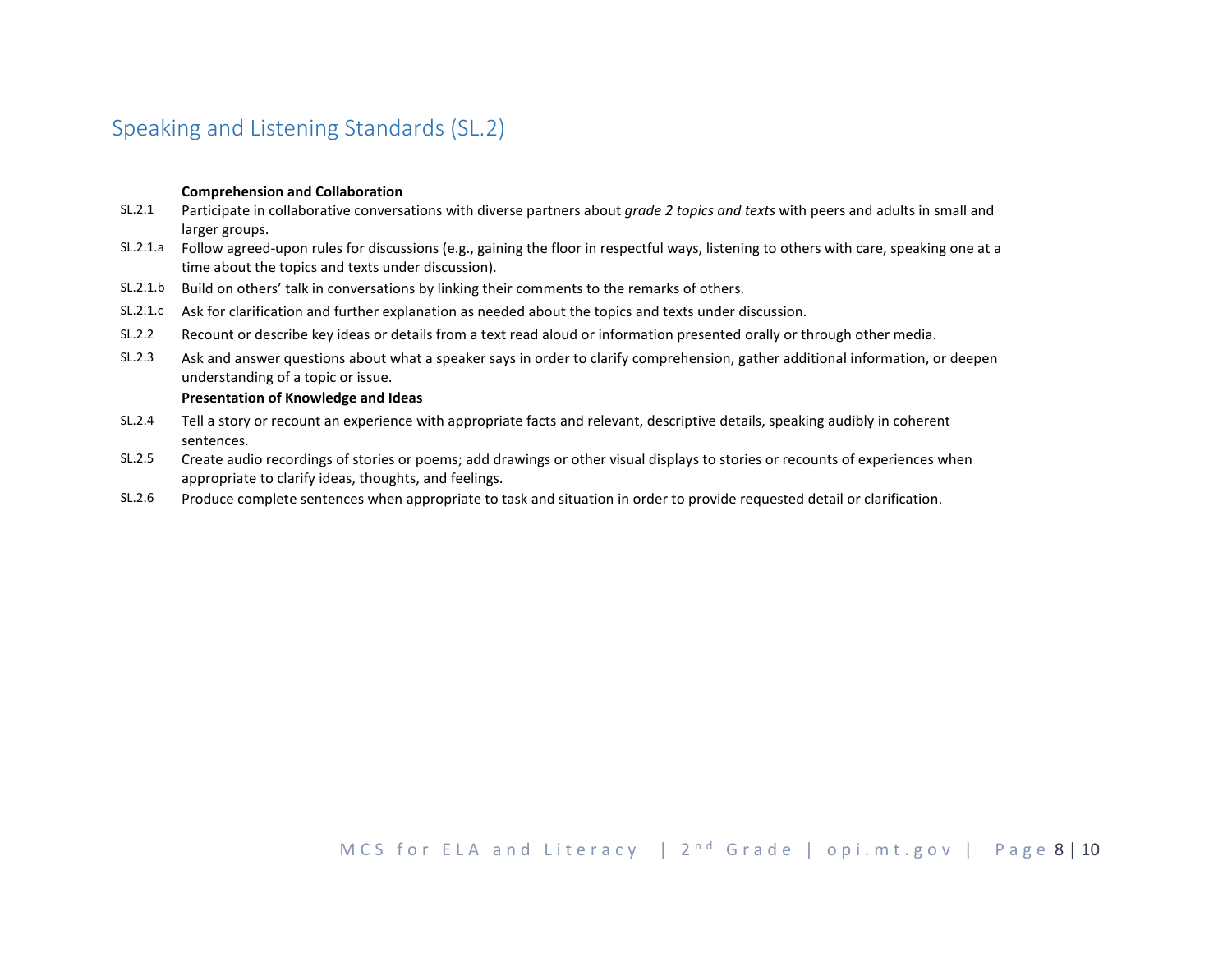## <span id="page-8-0"></span>Language Standards (L.2)

#### **Conventions of Standard English**

- L.2.1 Demonstrate command of the conventions of standard English grammar and usage when writing or speaking.
- L.2.1.a Use collective nouns (e.g., *group*).
- L.2.1.b Form and use frequently occurring irregular plural nouns (e.g., *feet, children, teeth, mice, fish*).
- L.2.1.c Use reflexive pronouns (e.g., *myself, ourselves*).
- L.2.1.d Form and use the past tense of frequently occurring irregular verbs (e.g., *sat, hid, told*).
- L.2.1.e Use adjectives and adverbs, and choose between them depending on what is to be modified.
- L.2.1.f Produce, expand, and rearrange complete simple and compound sentences (e.g., *The boy watched the movie; The little boy watched the movie; The action movie was watched by the little boy*).
- L.2.2 Demonstrate command of the conventions of standard English capitalization, punctuation, and spelling when writing.
- L.2.2.a Capitalize holidays, product names, and geographic names.
- L.2.2.b Use commas in greetings and closings of letters.
- L.2.2.c Use an apostrophe to form contractions and frequently occurring possessives.
- L.2.2.d Generalize learned spelling patterns when writing words (e.g., cage  $\rightarrow$  badge; boy  $\rightarrow$  boil).
- L.2.2.e Consult reference materials, including beginning dictionaries, as needed to check and correct spellings.

#### **Knowledge of Language**

- L.2.3 Use knowledge of language and its conventions when writing, speaking, reading, or listening.
- L.2.3.a Compare formal and informal uses of English.

#### **Vocabulary Acquisition and Use**

- L.2.4 Determine or clarify the meaning of unknown and multiple-meaning words and phrases based on *grade 2 reading and content*, choosing flexibly from an array of strategies.
- L.2.4.a Use sentence-level context as a clue to the meaning of a word or phrase.
- L.2.4.b Determine the meaning of the new word formed when a known prefix is added to a known word (e.g., *happy/unhappy, tell/retell*).
- L.2.4.c Use a known root word as a clue to the meaning of an unknown word with the same root (e.g., *addition, additional*).
- L.2.4.d Use knowledge of the meaning of individual words to predict the meaning of compound words (e.g., *birdhouse, lighthouse, housefly; bookshelf, notebook, bookmark*).
- L.2.4.e Use glossaries and beginning dictionaries, both print and digital, to determine or clarify the meaning of words and phrases.
- L.2.5 Demonstrate understanding of word relationships and nuances in word meanings.
- L.2.5.a Identify real-life connections between words and their use (e.g., describe foods that are *spicy* or *juicy*).